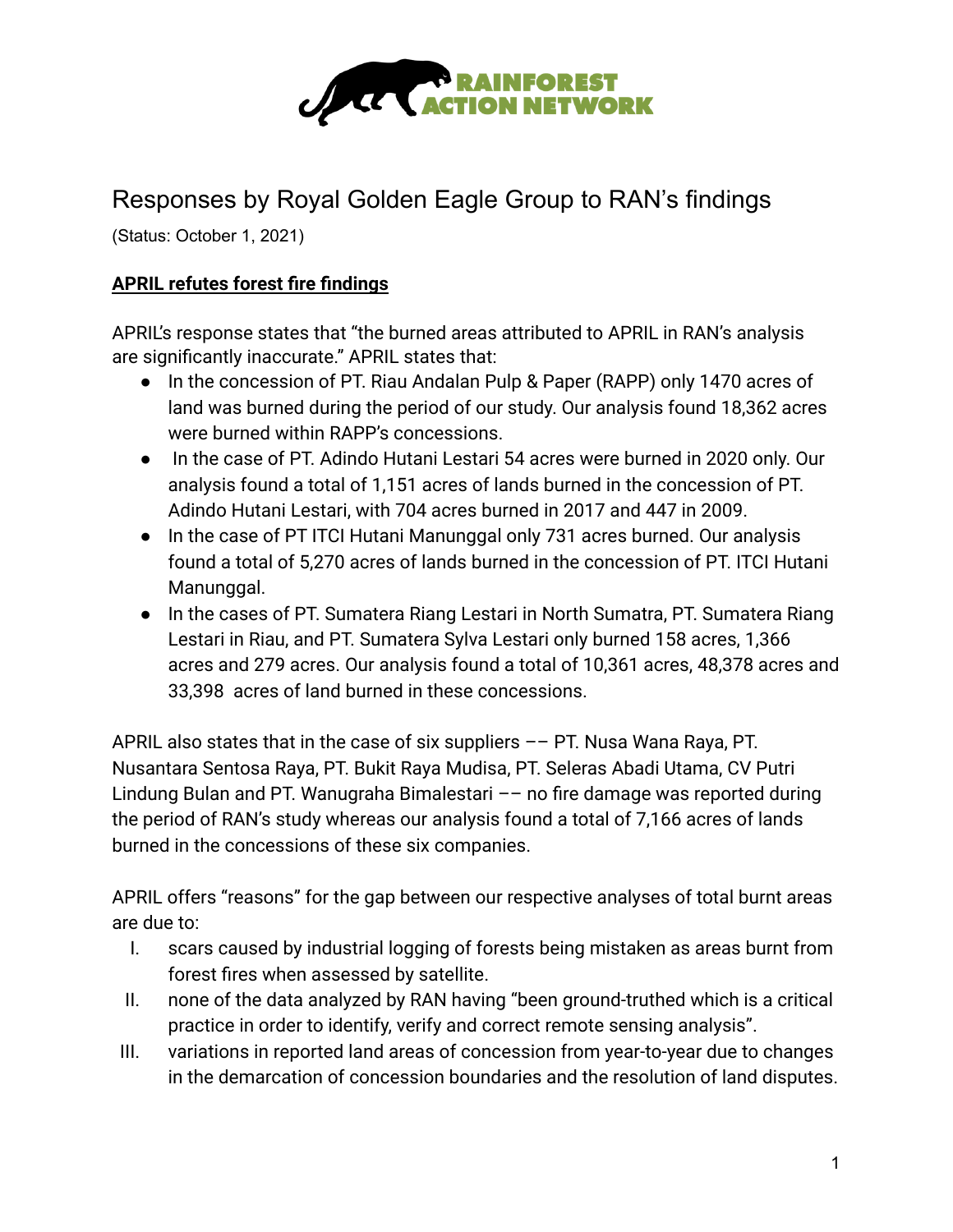

IV. interference of cloud cover affects the results of the automatic analysis processes used in remote sensing.

The first reasons offered by APRIL highlights the shocking fact that the logging operations of APRIL's suppliers and RGE-connected companies cause such destruction that they can be mistaken by satellites as a burn scar from an intense forest fire. The second reason, that its figures are more accurate as a result of field verification of fire alerts, is undermined by APRIL not having published the results of such field verifications (or "ground-truthing"). Accordingly, third-parties are unable to verify the accuracy of its findings.

APRIL's response to RAN's analysis shows that the methods used by APRIL to identify and verify fires result in starkly different results to those published by RAN. This is not the first time that APRIL's analysis on the extent of fires in its concessions has been lower than the analysis published by an independent NGO.

## **RGE's response to forest fires findings**

In response to RAN's invitation to comment on these findings RGE group forwarded a response it provided to Aidenvironment in June 2021. It says that: "The Aidenvironment report continues to wrongly conflate legitimate, legal plantation activity with deforestation and infer, in the absence of documented evidence, ownership connections based on normal and long-standing business relationships." Like its subsidiary companies, the RGE group did not respond to RAN's invitation to provide evidence to refute the connections alleged between it and the companies set out in this publication.

Rainforest Action Network continues to call on the RGE group to publicly disclose evidence to substantiate claims that these connected companies are not part of RGE on the basis of the Accountability Framework initiatives ("AFi") Corporate Group definition and indicators. The onus of proof to substantiate its rejection of the alleged connections to each RGE-connected company remains with the RGE group.

**In conclusion,** the significant variation in the results of APRIL and RAN's analysis of the extent of fires in RGE's concessions demonstrates the need for the Brands and Banks to have the systems established to undertake their own evaluations of RGE's compliance at a corporate group level. The methods of independently verification of compliance with No Burn policies must be undertaken using a credible and commonly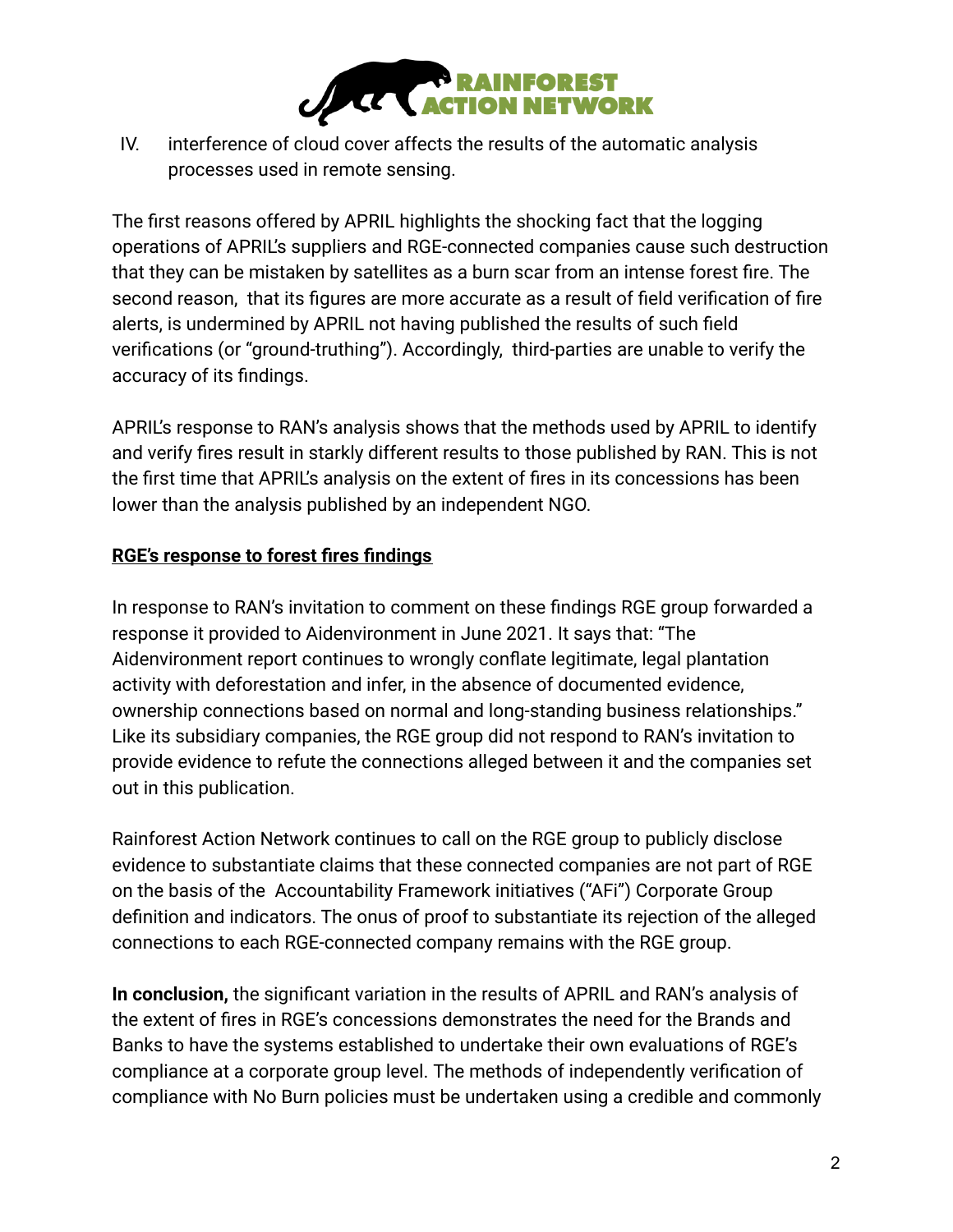

agreed methodology that goes beyond APRIL's current and inadequate approach to audits undertaken by KPMG PRI and commissioned by APRIL's Stakeholder Advisory Committee. Brands and Banks must assess the accuracy of information disclosed by RAN, other NGOs and the RGE group in relation to the extent of the affiliation between the RGE group and its connected companies using the AFi Corporate Group definition and indicators. They must ensure their pulp and palm oil suppliers, investees, or clients refrain from using opaque structures, because this hinders their accountability for unsustainable production practices.

## **References**

Gaveau, D., Descals, A., Salim, M., Sheil, D., and Sloan, S.: Refined burned-area mapping protocol using Sentinel-2 data increases estimate of 2019 Indonesian burning, Earth Syst. Sci. Data Discuss. [preprint], https://doi.org/10.5194/essd-2021-113, in review, 2021.

Royal Golden Eagle [website.](https://www.rgei.com/)

APICAL. [Apical Secures Its First Sustainability-Linked](https://www.apicalgroup.com/wp-content/uploads/2021/08/Press-Release-Apical-secures-sustainability-linked-loan-facility-of-US750-million.pdf) Loan Facilities of US\$750 million

TUK. [Tycoons in the Indonesian palm oil](https://www.tuk.or.id/2019/03/tycoon-in-the-indonesian-palm-oil/?lang=en).

Brands palm oil supplier mill lists naming RGE Group subsidiaries and connected companies. Accessed September 23rd, 2021: [Procter & Gamble.](https://s1.q4cdn.com/695946674/files/doc_downloads/esg/2021/PG-Palm-Oils-Mill-List-FINAL.pdf) Kao. [supplier list](https://www.kao.com/content/dam/sites/kao/www-kao-com/global/en/sustainability/pdf/progress-2020-001.pdf) and [notice on its joint venture](https://www.kao.com/global/en/news/business-finance/2019/20190513-001/) with APICAL. [Ferrero](https://www.ferrerosustainability.com/int/sites/ferrerosustainability_int/files/2021-06/mill_list_june_2021.pdf). [Mondelēz](https://www.mondelezinternational.com/-/media/Mondelez/Snacking-Made-Right/ESG-Topics/Palm-Oil/Mills_Data2125.pdf). [Colgate Palmolive](https://www.colgatepalmolive.com/content/dam/cp-sites/corporate/corporate/en_us/corp/locale-assets/pdf/colgate-palmolive-company-h2-2020-mill-list-suppliers.pdf). Unilever. [Direct suppliers](https://assets.unilever.com/files/92ui5egz/production/ea5b6ed63840e1a69c85b7a73b5c31f35185dac2.pdf/unilevers-palm-oil-facility-list-declared-by-ul-suppliers-2020.pdf) and [supplying mills](https://assets.unilever.com/files/92ui5egz/production/e84d22e1c71e43033d21b63a172143c2f54595c8.pdf/unilevers-palm-oil-mill-list-declared-by-ul-suppliers-2020.pdf). [Nestlé](https://www.nestle.com/sites/default/files/2019-08/supply-chain-disclosure-palm-oil.pdf).

Aidenvironment. [Indonesia's royal golden eagle group](https://www.aidenvironment.org/2021/03/16/indonesias-royal-golden-eagle-group-involved-in-deforestation-despite-its-sustainability-commitments/) involved in deforestation, despite [its sustainability commitments](https://www.aidenvironment.org/2021/03/16/indonesias-royal-golden-eagle-group-involved-in-deforestation-despite-its-sustainability-commitments/).

Environmental Paper Network. Conflict plantations. [Revealing APRILs trail of disputes](https://environmentalpaper.org/wp-content/uploads/2019/09/APRIL-social-conflicts-mapping.pdf) [across Indonesia.](https://environmentalpaper.org/wp-content/uploads/2019/09/APRIL-social-conflicts-mapping.pdf)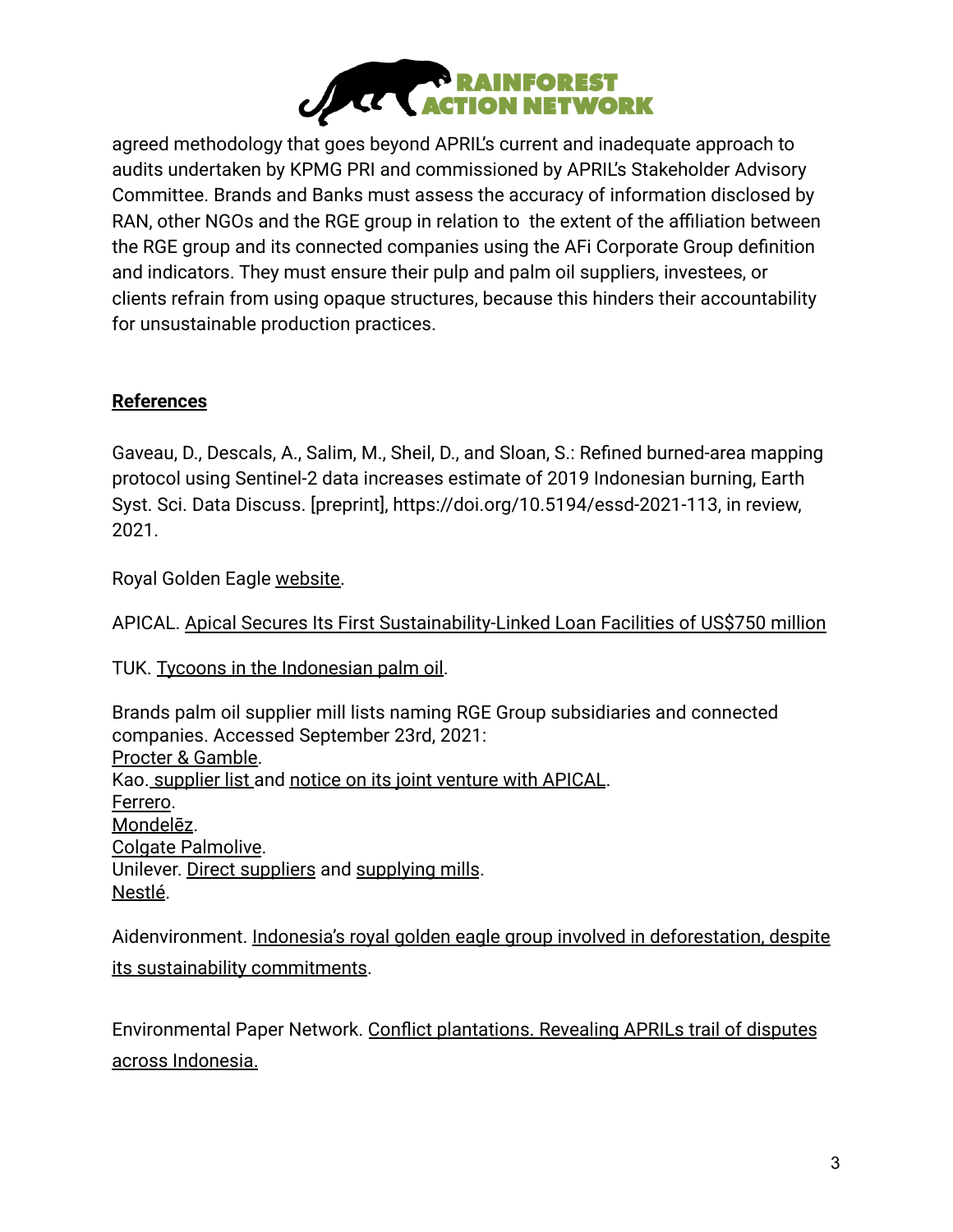

Koalisi Anti Mafia Hutan, Rainforest Action Network, Greenpeace "[Sustaining](https://auriga.or.id/resources/reports/69/sustaining-deforestation-april-s-links-with-pt-adindo-hutani-lestari-undercut-no-deforestation-pledge) [Deforestation](https://auriga.or.id/resources/reports/69/sustaining-deforestation-april-s-links-with-pt-adindo-hutani-lestari-undercut-no-deforestation-pledge): APRIL's Links with PT. Adindo Hutani Lestari Undercut "No Deforestation" Pledge

Rainforest Action Network. [Beyond Paper Promises](https://www.ran.org/beyond_paper_promises/#story-item-17729). Social Conflicts caused by PT. Toba Pulp lestari.

Mongabay. [Pulp producers pull off \\$168 million Indonesia](https://news.mongabay.com/2020/12/pulp-paper-toba-pulp-lestari-april-tax-export-report/) tax twist, report alleges

Greenpeace. [Indonesian Forest Fires Crisis.](https://www.greenpeace.org/southeastasia/publication/3106/3106/)

RAN. Fires week of action 2020 [blog](https://www.ran.org/the-understory/fires-week-of-action-2020/) and [petition](https://act.ran.org/page/21918/petition/1) signed by concerned individuals across the globe

Forests and Finance Coalition [website](https://forestsandfinance.org/).

MUFG. [Policy](https://www.mufg.jp/dam/pressrelease/2021/pdf/news-20210426-001_en.pdf).

ABN Amro. [Policy](https://assets.ctfassets.net/1u811bvgvthc/23G6EOlfvajCcyk9yxSt2t/b7cfe6d9a2b688c48175ebf90cd159d4/ABN_AMRO_Summary_agri-commodities_policy.pdf).

Fire data NASA VIRS between June 2, 2015 and June 15, 2021.

Toba Pulp Lestari. [Annual Report 2020.](https://www.tobapulp.com/en/investor-relations/) Pg 209.

APRIL [Operations.](https://www.aprilasia.com/en/about-us/our-operations)

APRIL . [APRIL responds to Greenpeace on 2019 fire](https://www.aprildialog.com/en/2020/10/21/april-responds-to-greenpeace-on-2019-fire-data/) data.

Mongabay. [Paper giant APRIL linked to Borneo forest](https://news.mongabay.com/2020/10/pulp-paper-april-zero-deforestation-borneo-adindo-hutani-lestari/) clearing despite [zero-deforestation vow](https://news.mongabay.com/2020/10/pulp-paper-april-zero-deforestation-borneo-adindo-hutani-lestari/).

Aidenvironment. The need for cross commodity no deforestation policies.

Tempo Magazine. 17 September 2019. Tanoto Forests In The Capital.

Tanoto Foundation's [2015 Annual Report](https://www.inside-rge.com/empowering-lives/tanoto-foundation-2015-annual-report/). Figure 13.

Indonesian Government. [Regulation Number 57 2016.](http://pkgppkl.menlhk.go.id/v0/wp-content/uploads/2018/10/Regulation-of-Gov_Number57_2016.pdf)

Mongabay.

[https://news.mongabay.com/2019/07/dangerous-new-regulation-puts-indonesias-carb](https://news.mongabay.com/2019/07/dangerous-new-regulation-puts-indonesias-carbon-rich-peatlands-at-risk/) [on-rich-peatlands-at-risk/](https://news.mongabay.com/2019/07/dangerous-new-regulation-puts-indonesias-carbon-rich-peatlands-at-risk/)